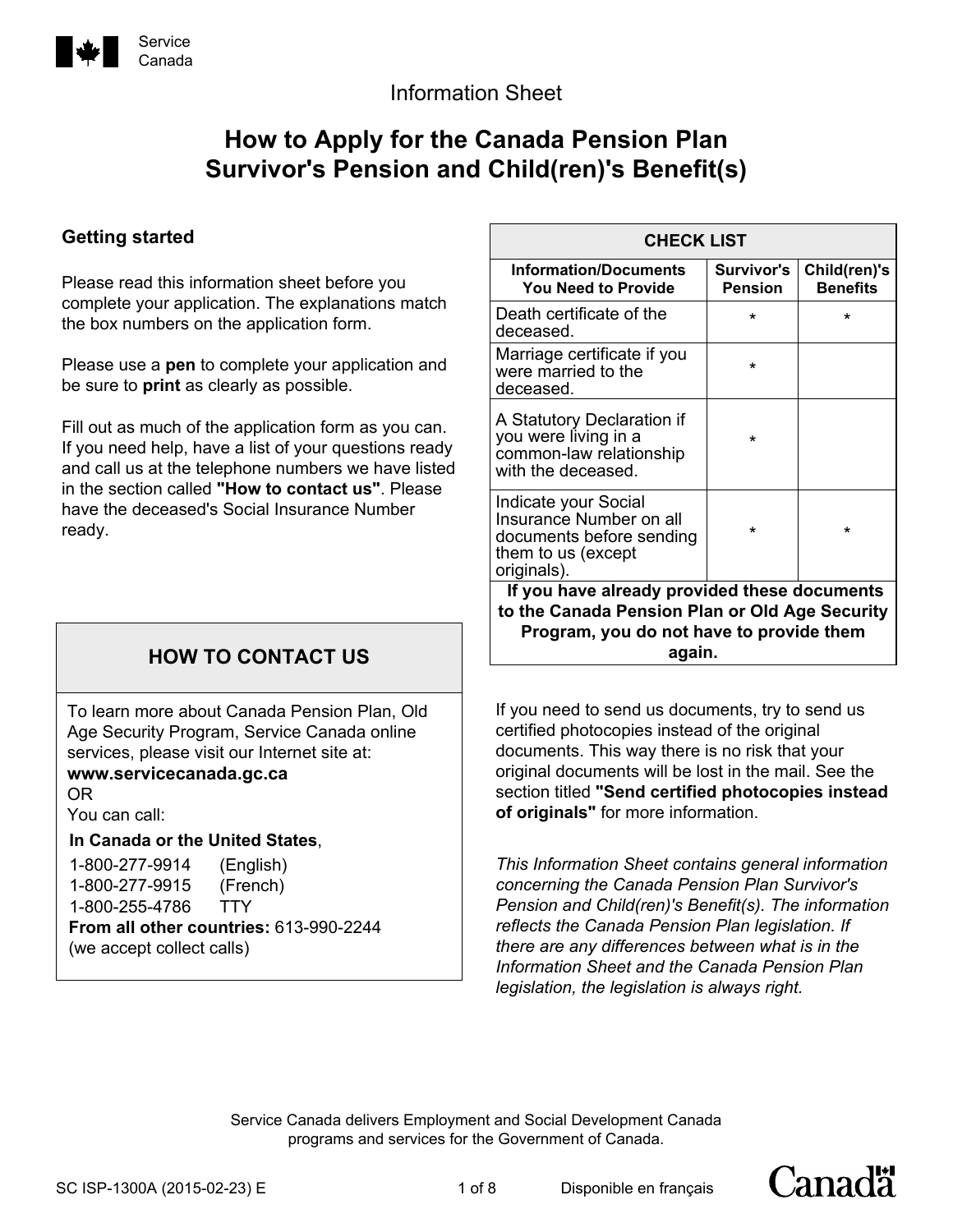### **Basic eligibility factors for the Canada Pension Plan Survivor's pension**

To qualify for a Survivor's pension:

- you must have been legally married or in a common-law union with your deceased spouse or common-law partner at the time of his/her death; **and**
- your deceased spouse or common-law partner must have made enough contributions to the Canada Pension Plan; **and**
- you must apply in writing and submit the necessary documents.

If you were legally separated from your deceased spouse at the time of his/her death, you may still qualify for a Survivor's pension.

**NOTE**: If you were under 35 years of age at the time of your spouse's or common-law partner's death, you do not qualify for a Survivor's pension unless:

- you are disabled; **or**
- had a dependent child of the deceased at the time of your deceased spouse's or common-law partner's death.

#### **Definition of spouse and common-law partner**

Under the *Canada Pension Plan:*

- a **spouse** is a person to whom you are legally married;
- a **common-law partner** is a person of the opposite sex or same sex who has been living in a conjugal relationship for at least one year.

### **Did your deceased spouse or common-law partner contribute to the Régime de rentes du Québec (Quebec Pension Plan)?**

A person may contribute to both the Canada Pension Plan and Quebec Pension Plan. The contributions made under both plans are combined when a benefit entitlement is calculated. If your deceased spouse or common-law partner only contributed to the Quebec Pension Plan, or if he/ she contributed to both plans and resided in Quebec, or the last province of residence in Canada was Quebec at the time of death, you should contact:

La Régie des rentes du Québec P.O. Box 5200 Quebec, Quebec G1K 7S9

### **Send certified photocopies instead of original documents**

With your application, you usually have to send us certain documents. If you have to send us documents, try to send us certified photocopies instead of the original documents. If you do decide to send your original documents, you may want to send them by registered mail. We will return all the original documents you send us.

We can only accept a photocopy of an original document if it is legible and if it is a certified true copy of the original. Our staff at any Service Canada Centre will photocopy your documents and certify them free of charge. If you cannot visit a Service Canada Centre, you can ask one of the following people to certify your photocopy:

- Accountant
- Chief of First Nations Band
- Employee of a Service Canada Centre acting in an official capacity
- Funeral Director
- Justice of the Peace
- Lawyer, Magistrate, Notary
- Manager of Financial Institution
- Medical and Health Practitioners: Chiropractor, Dentist, Doctor, Ophthalmologist, Optometrist, Pharmacist, Psychologist, Nurse Practitioner, Registered Nurse
- Member of Parliament or their staff
- Member of Provincial Legislature or their staff
- Minister of Religion
- Municipal Clerk
- Official of a federal government department or provincial government department, or one of its agencies
- Official of an Embassy, Consulate or High Commission
- Official of a country with which Canada has a reciprocal social security agreement
- Police Officer
- Postmaster
- Professional Engineer
- Social Worker
- Teacher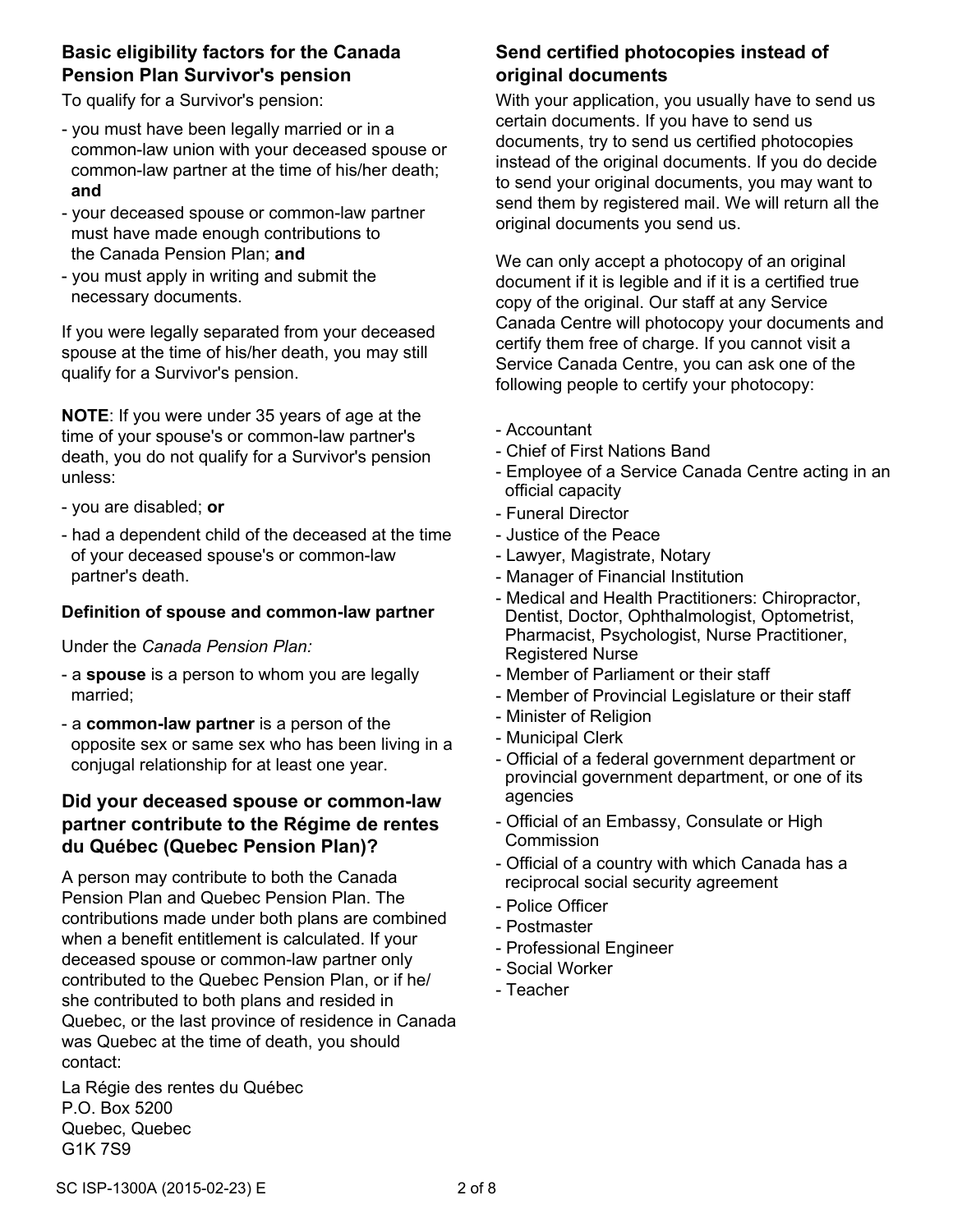#### **Send certified photocopies instead of original documents (continued)**

People who certify photocopies must compare the original document to the photocopy, state their official position or title, sign and print their name, give their telephone number and indicate the date they certified the document.

They must also write the following statement on the photocopy: **This photocopy is a true copy of the original document which has not been altered in any way.**

If a document has information on both sides, both sides must be photocopied and certified. You cannot certify photocopies of your own documents and you cannot ask a relative to do it for you.

Please write your Social Insurance Number on any photocopies that you send us.

#### **Filling out your application**

The following information explains how to complete the application form. Where needed, explanations have been provided. These explanations match the box numbers on the application form. If you have any questions, please call us at the telephone numbers listed in the section called **"How to contact us".**

#### **Section A: Information about your deceased spouse or common-law partner**

## **Box 1A Social Insurance Number**

Enter your deceased spouse's or common-law partner's Social Insurance Number in this box.

The Survivor's pension is based on how much, and for how long, the deceased contributed to the Canada Pension Plan. We keep a record of the contributions made to the Canada Pension Plan by individuals under their Social Insurance Number. To make sure that we use your deceased spouse's or common-law partner's record, you must indicate his/her Social Insurance Number in question 1A.

If the deceased had more than one Social Insurance Number, please attach a note to your application, listing all numbers assigned to the deceased.

## **Box 1B Date of birth**

You do not need to provide proof of birth for the deceased if you provided their Social Insurance Number in the application. However, the Canada Pension Plan has the right to request proof of birth at any time, when deemed necessary.

If you did not provide the Social Insurance Number of the deceased, then you must submit a certified true copy of the deceased's original birth certificate.

If you do not have this document and the deceased was born in Canada, you can obtain a copy of the deceased's birth certificate by contacting the provincial or territorial birth, marriage or death registration office in the province or territory where the deceased was born.

For people born in Canada, acceptable birth certificates are ones issued by a Provincial birth, marriage or death registration office. You can find the telephone numbers in the provincial or territorial government listings of the telephone book (usually listed as a Provincial Vital Statistics office). If you cannot get one of these documents, please call us. One of our service delivery agents will let you know what other kind of documents you can use to confirm the deceased's date of birth.

### **Box 2B Date of death**

You must submit proof of your deceased spouse's or common-law partner's date of death with your application. To be accepted as proof, the document must give the name, date and place of death of your deceased spouse or common-law partner. The document must be on official letterhead or contain a seal, and provide the name and/or signature of the person or authority issuing the document. The following documents may be accepted as proof of date of death.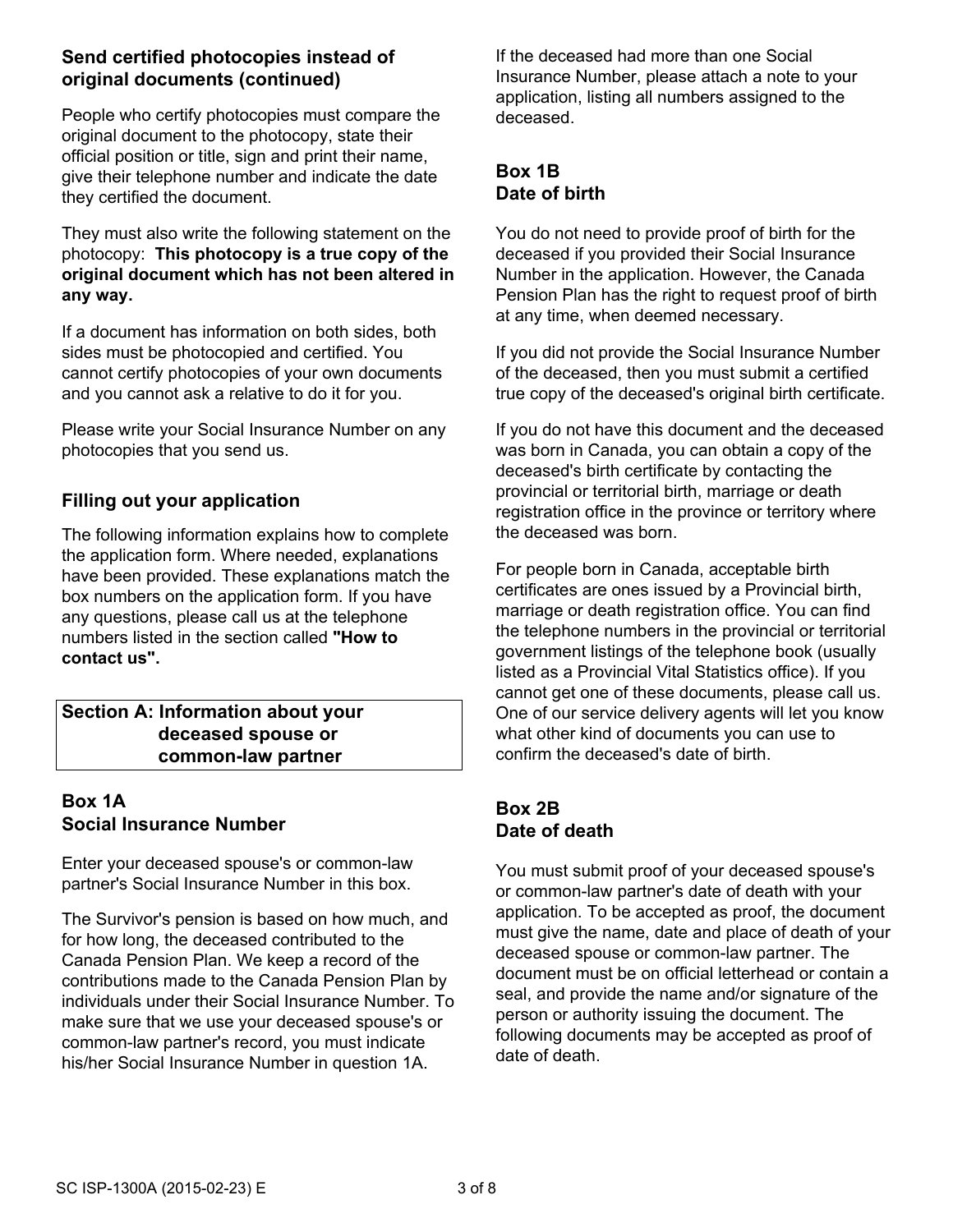#### **ACCEPTABLE DOCUMENTS FOR PROOF OF DEATH**

- Burial or Death Certificate
- Certification of Death from another country, if an agreement on social security exists with that country
- Life or Group Insurance Claim along with a statement signed by a medical doctor
- Medical Certification of Death
- Memorandum of Notification of Death issued by the Chief of National Defence Staff
- Notarial copy of Letters of Probate
- Official Death Certificate
- Official Notification from the Public Trustee for a **Province**
- Registration of Death
- Statement of a medical doctor, coroner or funeral director
- Statement of Verification of Death from the Department of Veterans Affairs

## **Box 3 Marital status at the time of death**

If you were married to the deceased **at the time of death**, we need documents to confirm the date of your marriage. When possible, **a certified true copy of your original marriage certificate should be submitted**.

If you are unable to obtain this document, please contact us to obtain the form titled "**Statutory Declaration of Legal Marriage**", along with any additional documentation and return it with your application.

If you and the deceased were living in a commonlaw relationship, the form titled **"Statutory Declaration of Common-law Union"** and additional documentation must be submitted to confirm the start date of your common-law union. Please contact us to obtain this form.

### **Box 6**

## **Did your deceased spouse or common-law partner ever live or work in another country?**

Canada has international agreements on social security with many countries. If your answer to question 6 is **yes**, you should provide us with the name of the country and the insurance number issued to the deceased by that country.

The deceased may have accumulated credits that could help qualify the estate or survivors for Canadian benefits under an international social security agreement. The deceased's Canada Pension Plan credits can also help qualify the estate or the survivors for a foreign pension. You will be advised in writing if either of the above conditions apply to the deceased.

#### **Section B: Information about you (the surviving spouse or common-law partner)**

## **Box 7A Your Social Insurance Number**

Enter your Social Insurance Number in question 7A. If you have more than one Social Insurance Number, please attach a note to your application, listing all your Social Insurance Numbers.

## **Box 7B Your date of birth**

Please enter your date of birth in this box.

You do not need to provide proof of birth with your application. However, the Canada Pension Plan has the right to request proof of birth at any time, when deemed necessary.

### **Box 8A Written communication**

In this box, please tell us in which language you would like to get letters from us. Check only one box.

## **Box 8B Verbal communication**

Please check the language - English or French you would like to use when you talk to us.

You can choose a different language for written communication than the one you choose for verbal communication. For example, you can ask to receive your letters in English, and you can ask to use French when talking to one of our agents.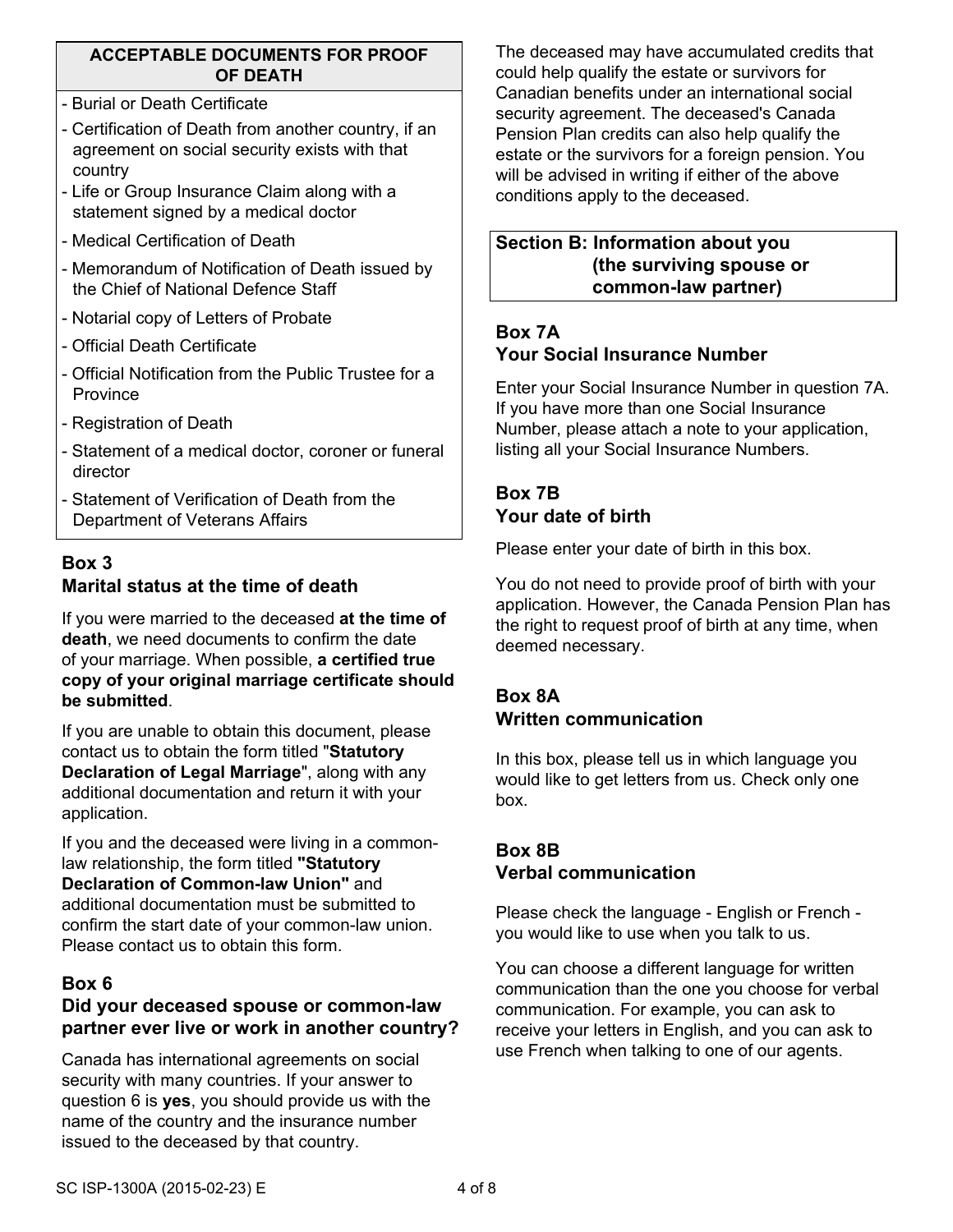## **Box 14 Are you disabled?**

If you were under the age of 35 at the time of your spouse's or common-law partner's death, you may be entitled to receive a Canada Pension Plan survivor's pension only if you have a dependent child or if you are disabled. Your disabling condition can be physical or mental.

According to the Canada Pension Plan legislation, your disability must be "**severe and prolonged**". "**Severe**" means your condition prevents you from working regularly at any job, and "**prolonged**" means your condition is long term or may result in your death. The "**severe**" and "**prolonged**" criteria must both be met at the time of application.

If you feel this applies to you and you have not already applied for the disability pension, please contact us.

## **Box 18 Payment Information**

#### **Direct deposit in Canada**

If your application is approved, your monthly payments will be deposited into your account at your financial institution. The account must be in your name. A joint account is also acceptable.

In order to enroll for direct deposit banking you must provide the branch, financial institution and account numbers that appear at the bottom of a cheque. A sample of a void cheque is provided below identifying where the branch, financial institution and account numbers are located.



#### **Direct deposit outside Canada**

For direct deposit outside Canada, please contact us at 1-800-277-9914 from the United States and at 613-990-2244 from all other countries (collect calls accepted Monday to Friday, 8:30 a.m. to 4:30 p.m. Eastern Time). The form and a list of countries where direct deposit service is available can be found at **www.directdeposit.gc.ca**.

## **Box 19 Voluntary income tax deduction**

Your Canada Pension Plan benefit is taxable. Fill out Box 19 if you would like to have us take off monthly voluntary income tax deductions from your Canada Pension Plan benefit. You should consider your personal tax situation before choosing an amount. If you decide to have us withhold voluntary income tax deductions, you may request an amount now, and have it changed at a later date. This service is available to Canadian residents only.

## **Section C: Information about the child(ren) of the deceased**

The child(ren) of the deceased could be eligible for a surviving child's benefit. To be eligible, the child(ren) must be the deceased's:

- natural child;
- legally adopted child;
- child adopted in fact; **or**
- a child who was legally or in fact in the care and custody of the deceased.

The child must also be a dependent child of the deceased. A dependent child is a child who, at the time of death of the deceased, was:

- under the age of 18; **or**
- between the ages of 18 and 25 and was attending school or university full-time.

A child may receive up to two benefits under the Canada Pension Plan if both parents were Canada Pension Plan contributors and are either deceased or are disabled, and if all conditions of eligibility are met for both benefits.

If a child is 18 years old, he/she must complete and submit the forms "**Application for Canada Pension Plan Child's Benefit (for children between ages 18 and 25)**" and the "**Declaration of Attendance at School or University**". The child must be attending school or university full-time to receive or continue to receive the benefit.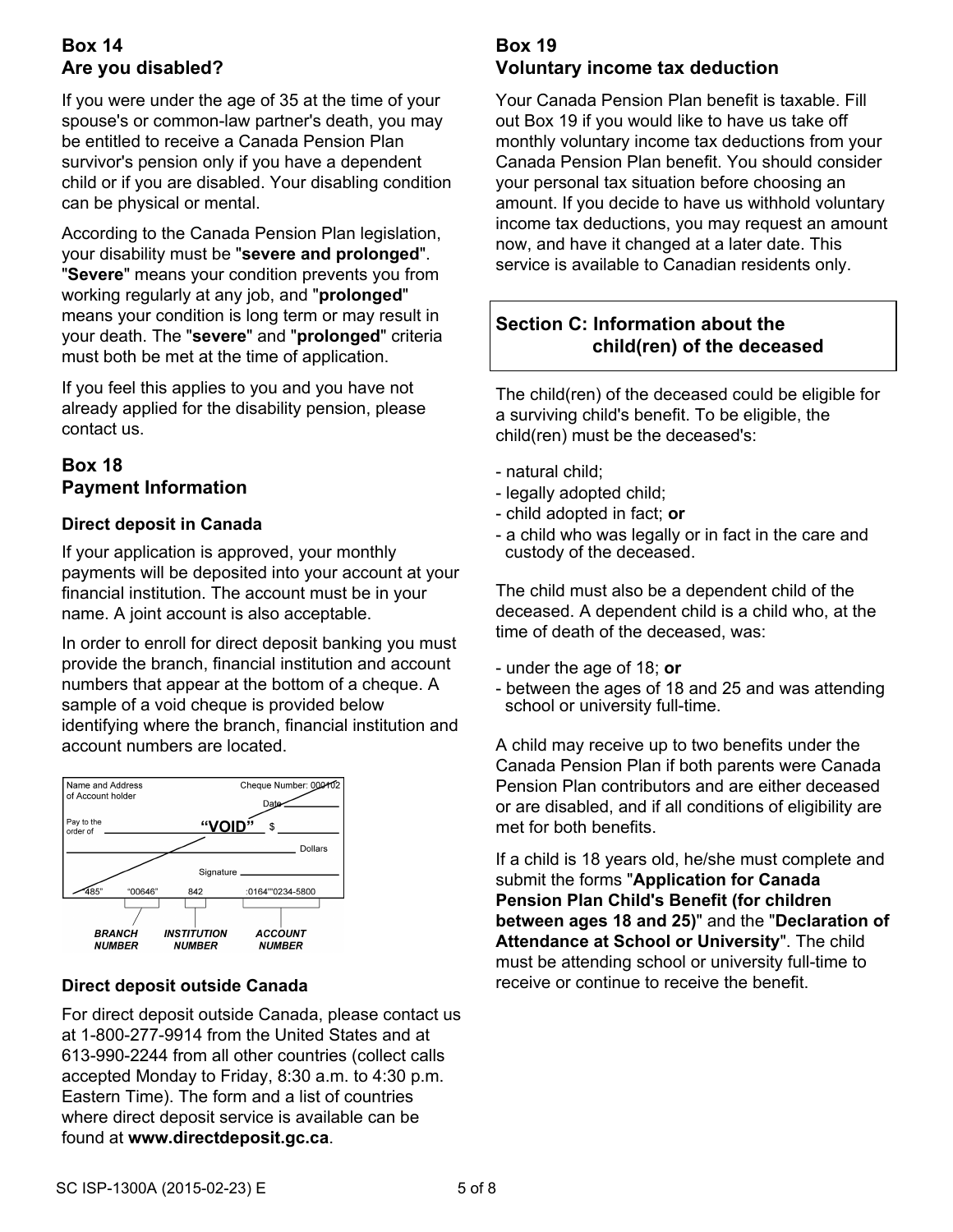#### **Box 20 Do you have any children under the age of 18?**

If you have children under the age of 18 in your care and custody, please complete question 20.

**NOTE**: If a child was in the care and custody of the deceased but is now in the care and custody of someone other than you, that person must apply on the child's behalf for that child to receive the benefit.

You do not need to provide proof of birth for the children if you provided their Social Insurance Number in the application. However, the Canada Pension Plan has the right to request proof of birth at any time, when deemed necessary. If you did not provide the Social Insurance Number of the children, then you must submit a **certified true copy of the children's original birth certificate.**

If you do not have this document and the children were born in Canada, please refer to the previous section **1B "Date of Birth"**, on how to obtain birth evidence.

#### **Box 21**

#### **Do you have any children between the ages of 18 and 25 attending school, college or university full-time?**

If you have children between the ages of 18 and 25, please complete question 21 and we will send an application to each child that is listed. The child must be attending school or university full-time to receive the benefit.

#### **When will my survivor's pension and child(ren) benefit(s) start?**

If your application is approved, your survivor's pension will normally begin the later of:

- the month after the death of the contributor;
- the 11<sup>th</sup> month prior to the month your application is received.

The child(ren) benefit(s) will begin the later of:

- the month after the death of the contributor;
- the month after the birth of the child;
- the 11<sup>th</sup> month prior to the month your application is received.

You can receive a retroactive payment for up to 11 months from when we receive your application but this retroactive period cannot cover any months prior to the month after the month of death of the contributor or the month after the month of birth of the child. If you are covered under the Incapacity provision (see the following section), retroactive payments could be made for more than 11 months.

#### **Incapacity**

Protection is available for persons who did not apply for a Canada Pension Plan pension benefit since they were unable to apply or to ask someone to apply on their behalf because of their medical condition. If you feel this applies to you, please contact us to obtain a "**Declaration of Incapacity**" form.

#### **Non-Resident Tax**

If you are a non-resident of Canada for income tax purposes, we may deduct a Non-Resident Tax from your monthly benefit. The tax rate is 25% of your monthly benefit unless the country you live in has a tax treaty with Canada that reduces the rate or exempts you from paying the tax.

Sometimes you can benefit from paying tax at the same rate as residents of Canada by filing a yearly Canadian income tax return. The Canada Revenue Agency will determine if you are due for a refund of any Non-Resident Tax you may have paid. You can also reduce the amount of tax we withhold from your survivor's benefit by completing a yearly "**Application by a Non-Resident of Canada for a Reduction in the Amount of Non-Resident Tax Required to be Withheld**" (Form NR5).

This form can be obtained by writing to the: International Tax Services Office Canada Revenue Agency 2204 Walkley Road Ottawa, Ontario K1A 1A8

or by calling: **Outside North America:** English 613-940-8495 French 613-940-8496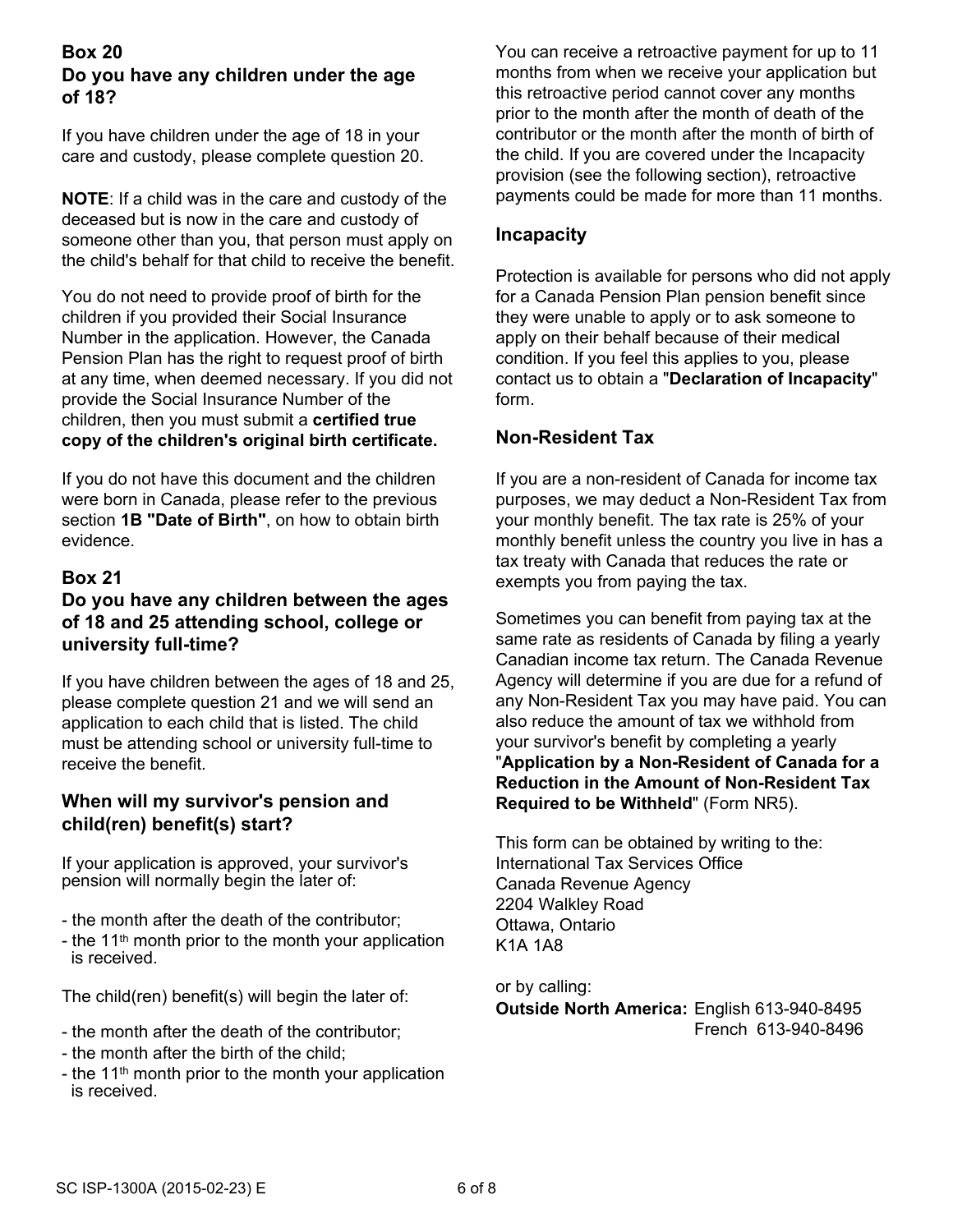## **Applicant's declaration**

To complete the application, you have to sign and date it in this section.

**NOTE**: If you make a false or misleading statement, you may be subject to an administrative monetary penalty and interest, if any, under the *Canada Pension Plan,* or may be charged with an offence. Any benefits you received or obtained to which there was no entitlement would have to be repaid.

## **Witness's declaration**

If you signed your application with a mark, a witness has to sign and date the application in that section and provide their name, address, relationship to you, and telephone number in case we need to contact that person.

## **Other information you should read before mailing your application**

### **Before you mail your application**

Before you send this application form to us, please make sure that you have:

- **completed, signed** and **dated** your application; **and**
- enclosed certified photocopies or any original documents we need.

Please refer to the "**Check List**" at the beginning of this information sheet for the documents we need.

#### **When we receive your application**

Once we receive your application and any supporting documents, we will review your application and contact you if we need more information. We will send you a letter once we have completed our review to let you know if you are eligible.

If you have not heard from us by the time you expect your first payment, please contact us at the telephone numbers listed in the section called "**How to contact us**" at the beginning of this information sheet.

#### **What you must do after your pension starts**

#### **If you move**

You must tell us if you move, even if your pension is being sent to another address or is being deposited directly into your financial institution account. This way, we will be able to send you important information and the tax slips you need for income tax purposes. Also, if you move outside of Canada or from one country to another, your tax status may change. **If you do not inform us of an address change and you should have paid a higher tax rate, you will have to repay any overpayments.**

#### **If you change financial institutions or account numbers**

If your payment is directly deposited, please let us know if you change financial institutions or accounts. Do not close your old account until you are sure that your pension is being deposited into your new account.

#### **If the Canada Pension Plan recipient dies**

The estate representative must inform Service Canada as soon as possible of the death of the recipient. Your estate can receive benefits for the month of your death. If we do not get the information quickly enough, any benefits paid after the month of death will have to be paid back.

#### **If you become disabled or cease to be disabled**

Please notify us if you become disabled or cease to be disabled.